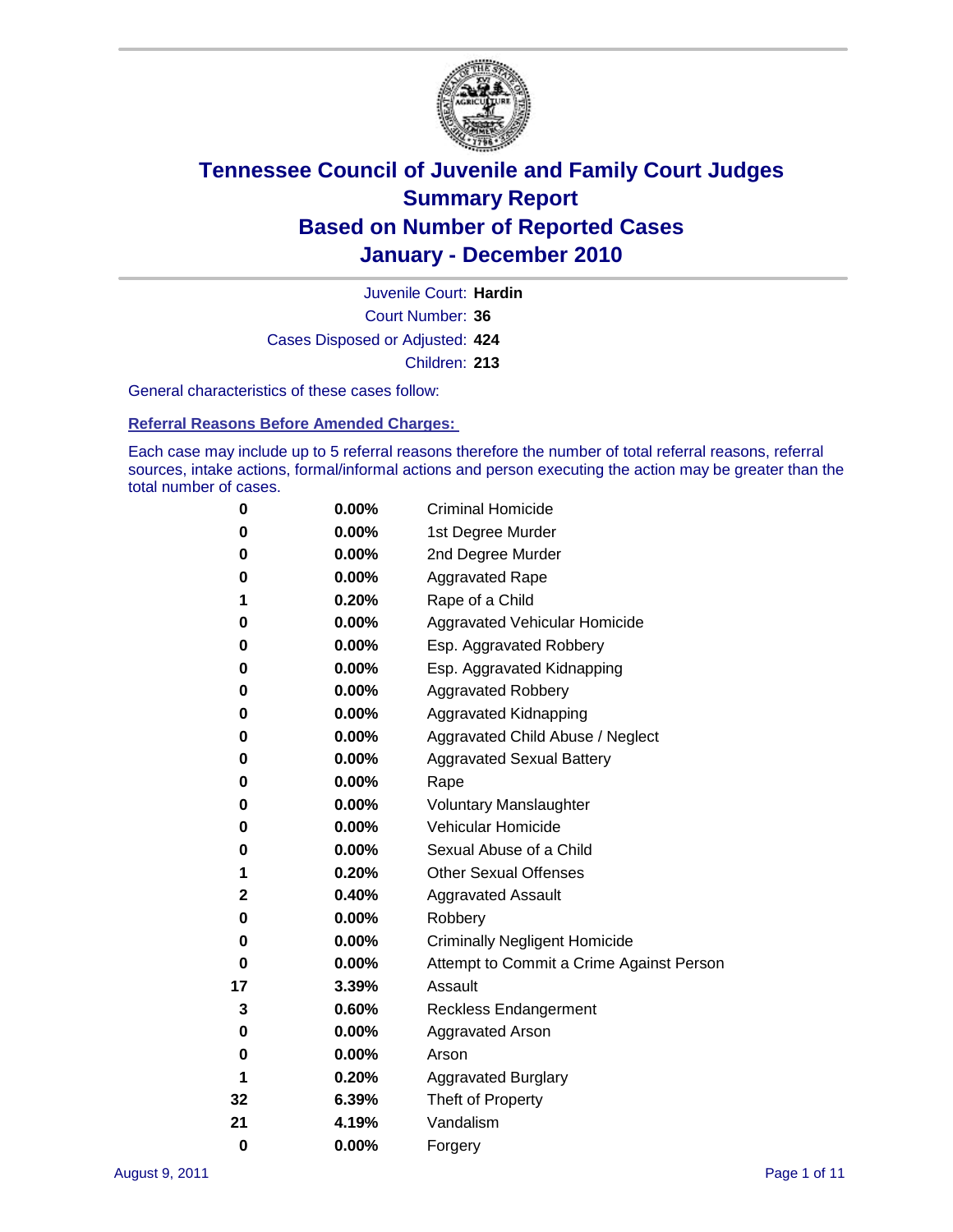

Court Number: **36** Juvenile Court: **Hardin** Cases Disposed or Adjusted: **424** Children: **213**

#### **Referral Reasons Before Amended Charges:**

Each case may include up to 5 referral reasons therefore the number of total referral reasons, referral sources, intake actions, formal/informal actions and person executing the action may be greater than the total number of cases.

| 0  | 0.00% | <b>Worthless Checks</b>                                     |
|----|-------|-------------------------------------------------------------|
| 0  | 0.00% | Illegal Possession / Fraudulent Use of Credit / Debit Cards |
| 11 | 2.20% | <b>Burglary</b>                                             |
| 1  | 0.20% | Unauthorized Use of a Vehicle                               |
| 0  | 0.00% | <b>Cruelty to Animals</b>                                   |
| 0  | 0.00% | Sale of Controlled Substances                               |
| 6  | 1.20% | <b>Other Drug Offenses</b>                                  |
| 5  | 1.00% | Possession of Controlled Substances                         |
| 0  | 0.00% | <b>Criminal Attempt</b>                                     |
| 1  | 0.20% | Carrying Weapons on School Property                         |
| 0  | 0.00% | Unlawful Carrying / Possession of a Weapon                  |
| 3  | 0.60% | <b>Evading Arrest</b>                                       |
| 0  | 0.00% | Escape                                                      |
| 1  | 0.20% | Driving Under Influence (DUI)                               |
| 13 | 2.59% | Possession / Consumption of Alcohol                         |
| 0  | 0.00% | Resisting Stop, Frisk, Halt, Arrest or Search               |
| 0  | 0.00% | <b>Aggravated Criminal Trespass</b>                         |
| 3  | 0.60% | Harassment                                                  |
| 0  | 0.00% | Failure to Appear                                           |
| 0  | 0.00% | Filing a False Police Report                                |
| 0  | 0.00% | Criminal Impersonation                                      |
| 25 | 4.99% | <b>Disorderly Conduct</b>                                   |
| 17 | 3.39% | <b>Criminal Trespass</b>                                    |
| 6  | 1.20% | <b>Public Intoxication</b>                                  |
| 0  | 0.00% | Gambling                                                    |
| 5  | 1.00% | <b>Traffic</b>                                              |
| 0  | 0.00% | <b>Local Ordinances</b>                                     |
| 6  | 1.20% | Violation of Wildlife Regulations                           |
| 22 | 4.39% | Contempt of Court                                           |
| 5  | 1.00% | Violation of Probation                                      |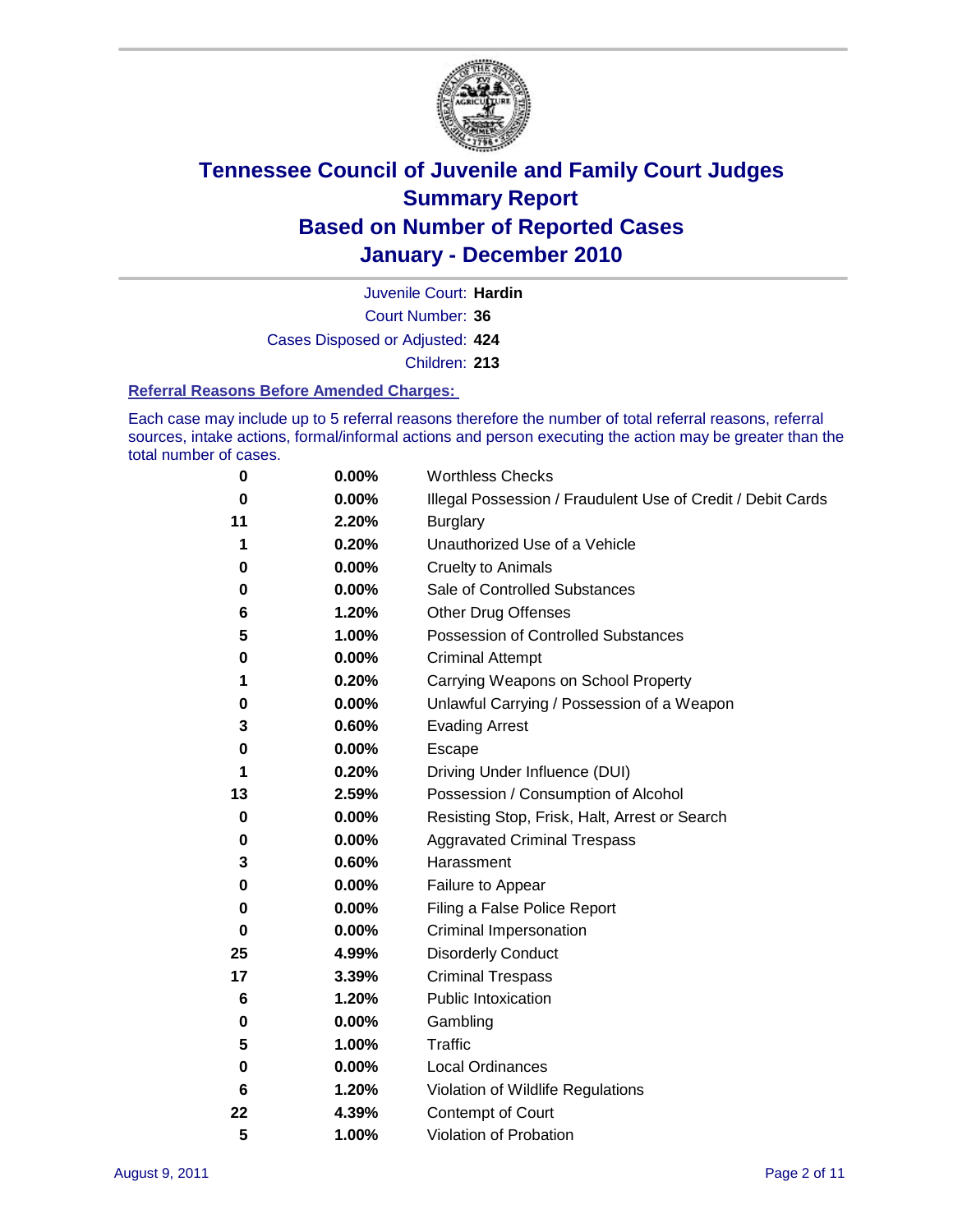

Court Number: **36** Juvenile Court: **Hardin** Cases Disposed or Adjusted: **424** Children: **213**

#### **Referral Reasons Before Amended Charges:**

Each case may include up to 5 referral reasons therefore the number of total referral reasons, referral sources, intake actions, formal/informal actions and person executing the action may be greater than the total number of cases.

| 501      | 100.00%  | <b>Total Referrals</b>                 |
|----------|----------|----------------------------------------|
| 26       | 5.19%    | Other                                  |
| 0        | 0.00%    | <b>Consent to Marry</b>                |
| 0        | $0.00\%$ | <b>Request for Medical Treatment</b>   |
| 0        | $0.00\%$ | <b>Child Support</b>                   |
| 0        | $0.00\%$ | Paternity / Legitimation               |
| 0        | $0.00\%$ | Visitation                             |
| 0        | $0.00\%$ | Custody                                |
| 0        | 0.00%    | <b>Foster Care Review</b>              |
| 0        | $0.00\%$ | <b>Administrative Review</b>           |
| 151      | 30.14%   | <b>Judicial Review</b>                 |
| 0        | 0.00%    | Violation of Informal Adjustment       |
| 0        | $0.00\%$ | <b>Violation of Pretrial Diversion</b> |
| 0        | $0.00\%$ | <b>Termination of Parental Rights</b>  |
| 0        | $0.00\%$ | Dependency / Neglect                   |
| 0        | $0.00\%$ | <b>Physically Abused Child</b>         |
| 0        | 0.00%    | <b>Sexually Abused Child</b>           |
| 15       | 2.99%    | Violation of Curfew                    |
| $\bf{0}$ | $0.00\%$ | Violation of a Valid Court Order       |
| 23       | 4.59%    | Possession of Tobacco Products         |
| 0        | $0.00\%$ | Out-of-State Runaway                   |
| 7        | 1.40%    | In-State Runaway                       |
| 47       | 9.38%    | Truancy                                |
| 24       | 4.79%    | Unruly Behavior                        |
| $\bf{0}$ | $0.00\%$ | Violation of Aftercare                 |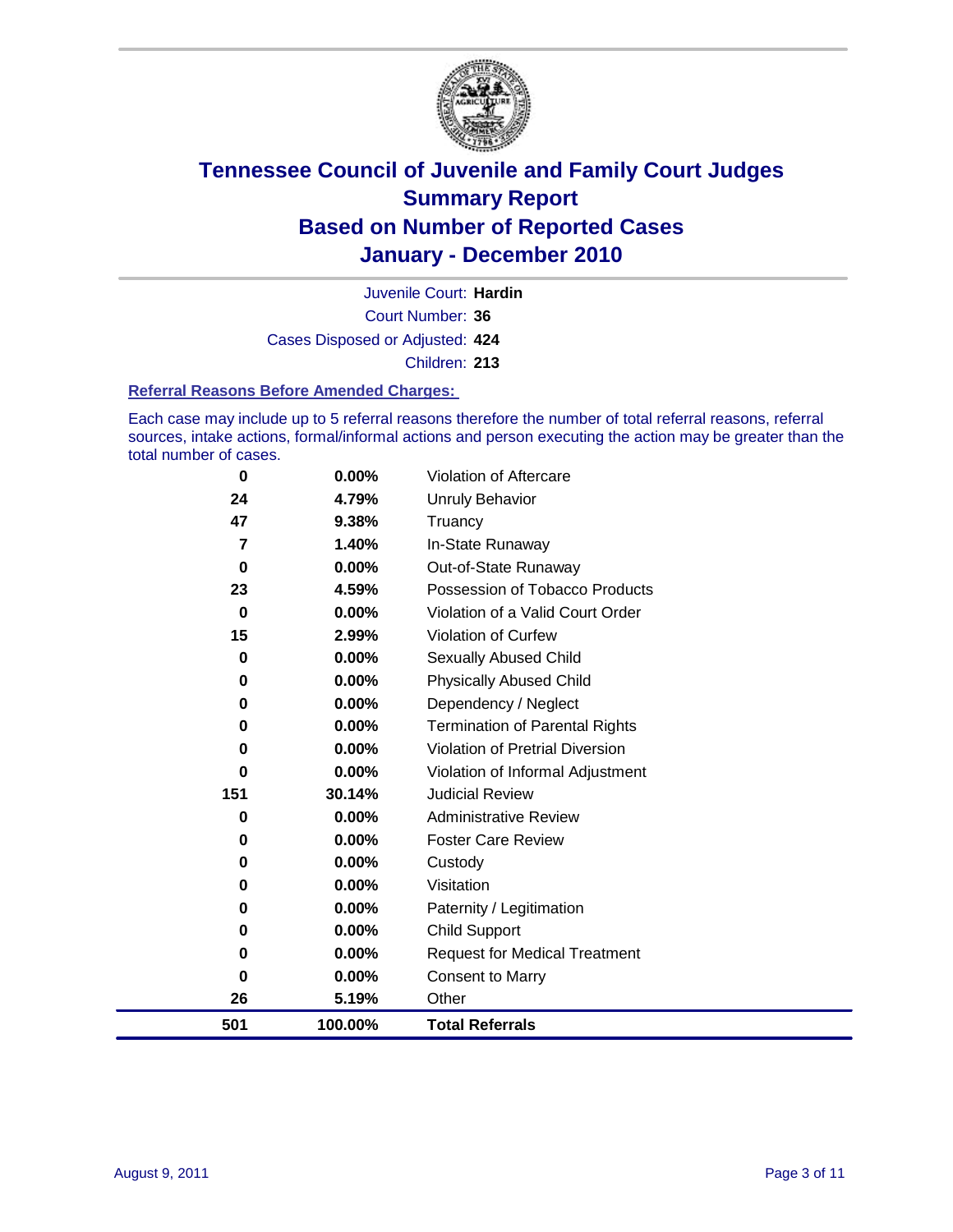

|                            |                                 | Juvenile Court: Hardin            |  |  |
|----------------------------|---------------------------------|-----------------------------------|--|--|
| <b>Court Number: 36</b>    |                                 |                                   |  |  |
|                            | Cases Disposed or Adjusted: 424 |                                   |  |  |
|                            |                                 | Children: 213                     |  |  |
| <b>Referral Sources: 1</b> |                                 |                                   |  |  |
| 184                        | 36.73%                          | Law Enforcement                   |  |  |
| 30                         | 5.99%                           | Parents                           |  |  |
| $\mathbf{2}$               | 0.40%                           | Relatives                         |  |  |
| 0                          | 0.00%                           | Self                              |  |  |
| 92                         | 18.36%                          | School                            |  |  |
| 0                          | 0.00%                           | <b>CSA</b>                        |  |  |
| 1                          | 0.20%                           | <b>DCS</b>                        |  |  |
| 0                          | $0.00\%$                        | <b>Other State Department</b>     |  |  |
| 0                          | 0.00%                           | <b>District Attorney's Office</b> |  |  |
| 169                        | 33.73%                          | <b>Court Staff</b>                |  |  |
| 0                          | $0.00\%$                        | Social Agency                     |  |  |
| 3                          | 0.60%                           | <b>Other Court</b>                |  |  |
| 14                         | 2.79%                           | Victim                            |  |  |
| 0                          | $0.00\%$                        | Child & Parent                    |  |  |
| 0                          | 0.00%                           | Hospital                          |  |  |
| 0                          | $0.00\%$                        | Unknown                           |  |  |
| 6                          | 1.20%                           | Other                             |  |  |
| 501                        | 100.00%                         | <b>Total Referral Sources</b>     |  |  |

### **Age of Child at Referral: 2**

| 0  | 0.00%  | <b>Unknown</b>     |
|----|--------|--------------------|
|    |        |                    |
| 0  | 0.00%  | Ages 19 and Over   |
| 52 | 24.41% | Ages 17 through 18 |
| 92 | 43.19% | Ages 15 through 16 |
| 46 | 21.60% | Ages 13 through 14 |
| 6  | 2.82%  | Ages 11 through 12 |
| 17 | 7.98%  | Ages 10 and Under  |
|    |        |                    |

<sup>1</sup> If different than number of Referral Reasons (501), verify accuracy of your court's data.

<sup>2</sup> One child could be counted in multiple categories, verify accuracy of your court's data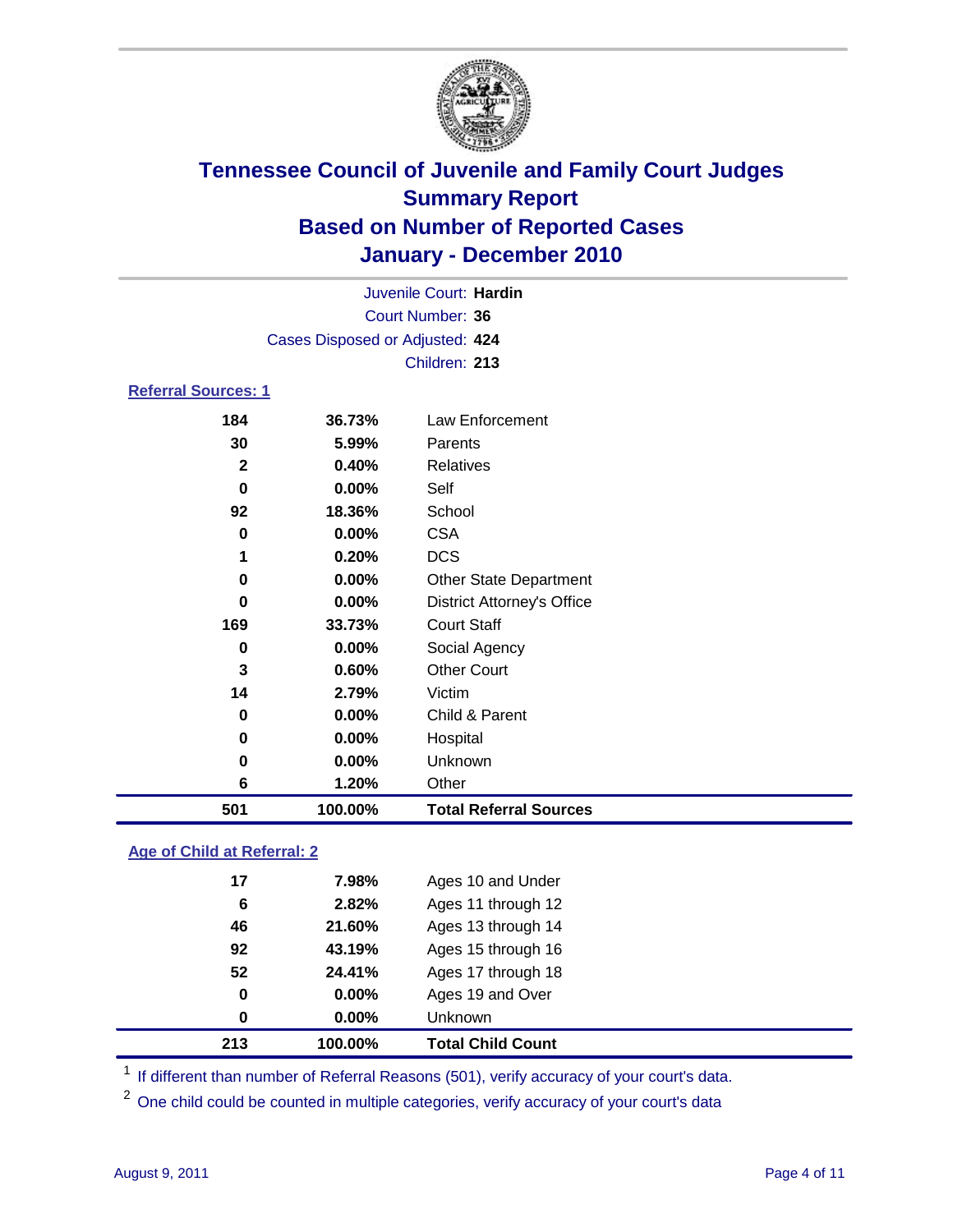

| Juvenile Court: Hardin    |                                         |                          |  |  |  |
|---------------------------|-----------------------------------------|--------------------------|--|--|--|
|                           | Court Number: 36                        |                          |  |  |  |
|                           | Cases Disposed or Adjusted: 424         |                          |  |  |  |
|                           |                                         | Children: 213            |  |  |  |
| Sex of Child: 1           |                                         |                          |  |  |  |
| 141                       | 66.20%                                  | Male                     |  |  |  |
| 72                        | 33.80%                                  | Female                   |  |  |  |
| $\mathbf 0$               | 0.00%                                   | Unknown                  |  |  |  |
| 213                       | 100.00%                                 | <b>Total Child Count</b> |  |  |  |
| Race of Child: 1          |                                         |                          |  |  |  |
| 199                       | 93.43%                                  | White                    |  |  |  |
| 11                        | 5.16%                                   | African American         |  |  |  |
| 1                         | 0.47%                                   | Native American          |  |  |  |
| $\mathbf 0$               | 0.00%                                   | Asian                    |  |  |  |
| $\mathbf 0$               | 0.00%                                   | Mixed                    |  |  |  |
| $\overline{2}$            | 0.94%                                   | Unknown                  |  |  |  |
| 213                       | 100.00%                                 | <b>Total Child Count</b> |  |  |  |
| <b>Hispanic Origin: 1</b> |                                         |                          |  |  |  |
| 5                         | 2.35%                                   | Yes                      |  |  |  |
| 204                       | 95.77%                                  | No                       |  |  |  |
| $\overline{\mathbf{4}}$   | 1.88%                                   | Unknown                  |  |  |  |
| 213                       | 100.00%                                 | <b>Total Child Count</b> |  |  |  |
|                           | <b>School Enrollment of Children: 1</b> |                          |  |  |  |
| 208                       | 97.65%                                  | Yes                      |  |  |  |
| $\overline{\mathbf{2}}$   | 0.94%                                   | <b>No</b>                |  |  |  |
| 3                         | 1.41%                                   | Unknown                  |  |  |  |
| 213                       | 100.00%                                 | <b>Total Child Count</b> |  |  |  |

One child could be counted in multiple categories, verify accuracy of your court's data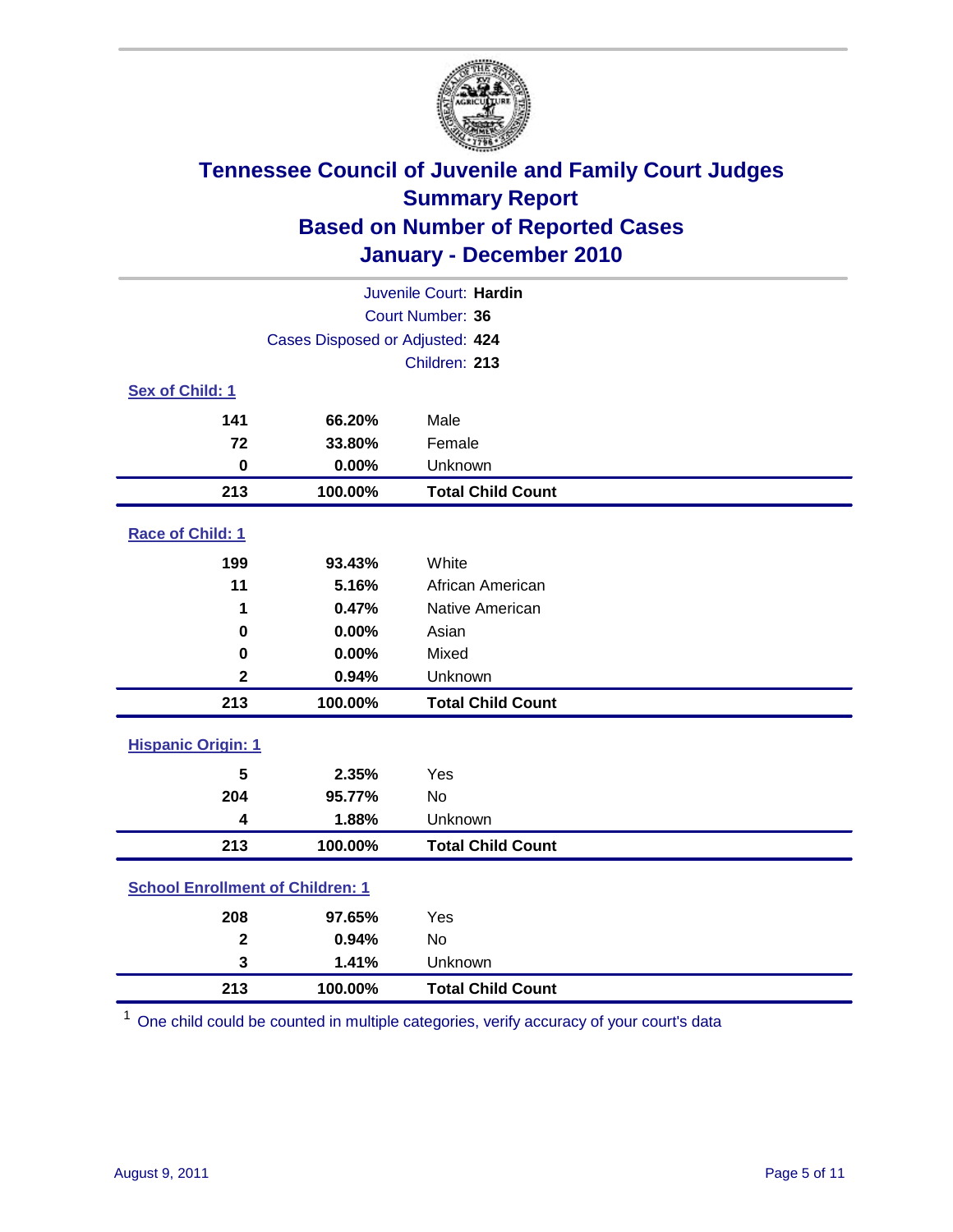

Court Number: **36** Juvenile Court: **Hardin** Cases Disposed or Adjusted: **424** Children: **213**

### **Living Arrangement of Child at Time of Referral: 1**

| 213 | 100.00%  | <b>Total Child Count</b>     |
|-----|----------|------------------------------|
| 4   | 1.88%    | Other                        |
| 0   | 0.00%    | Unknown                      |
| 0   | $0.00\%$ | Independent                  |
| 0   | $0.00\%$ | In an Institution            |
| 1   | 0.47%    | In a Residential Center      |
| 0   | $0.00\%$ | In a Group Home              |
| 1   | 0.47%    | With Foster Family           |
| 5   | 2.35%    | With Adoptive Parents        |
| 26  | 12.21%   | <b>With Relatives</b>        |
| 21  | 9.86%    | With Father                  |
| 82  | 38.50%   | With Mother                  |
| 11  | 5.16%    | With Mother and Stepfather   |
| 5   | 2.35%    | With Father and Stepmother   |
| 57  | 26.76%   | With Both Biological Parents |
|     |          |                              |

### **Type of Detention: 2**

| 424 | 100.00%  | <b>Total Detention Count</b> |  |
|-----|----------|------------------------------|--|
| 0   | $0.00\%$ | Other                        |  |
| 401 | 94.58%   | Does Not Apply               |  |
| 0   | $0.00\%$ | Unknown                      |  |
| 0   | 0.00%    | <b>Psychiatric Hospital</b>  |  |
| 0   | 0.00%    | Jail - No Separation         |  |
| 0   | $0.00\%$ | Jail - Partial Separation    |  |
| 0   | 0.00%    | Jail - Complete Separation   |  |
| 23  | 5.42%    | Juvenile Detention Facility  |  |
| 0   | $0.00\%$ | Non-Secure Placement         |  |
|     |          |                              |  |

<sup>1</sup> One child could be counted in multiple categories, verify accuracy of your court's data

<sup>2</sup> If different than number of Cases (424) verify accuracy of your court's data.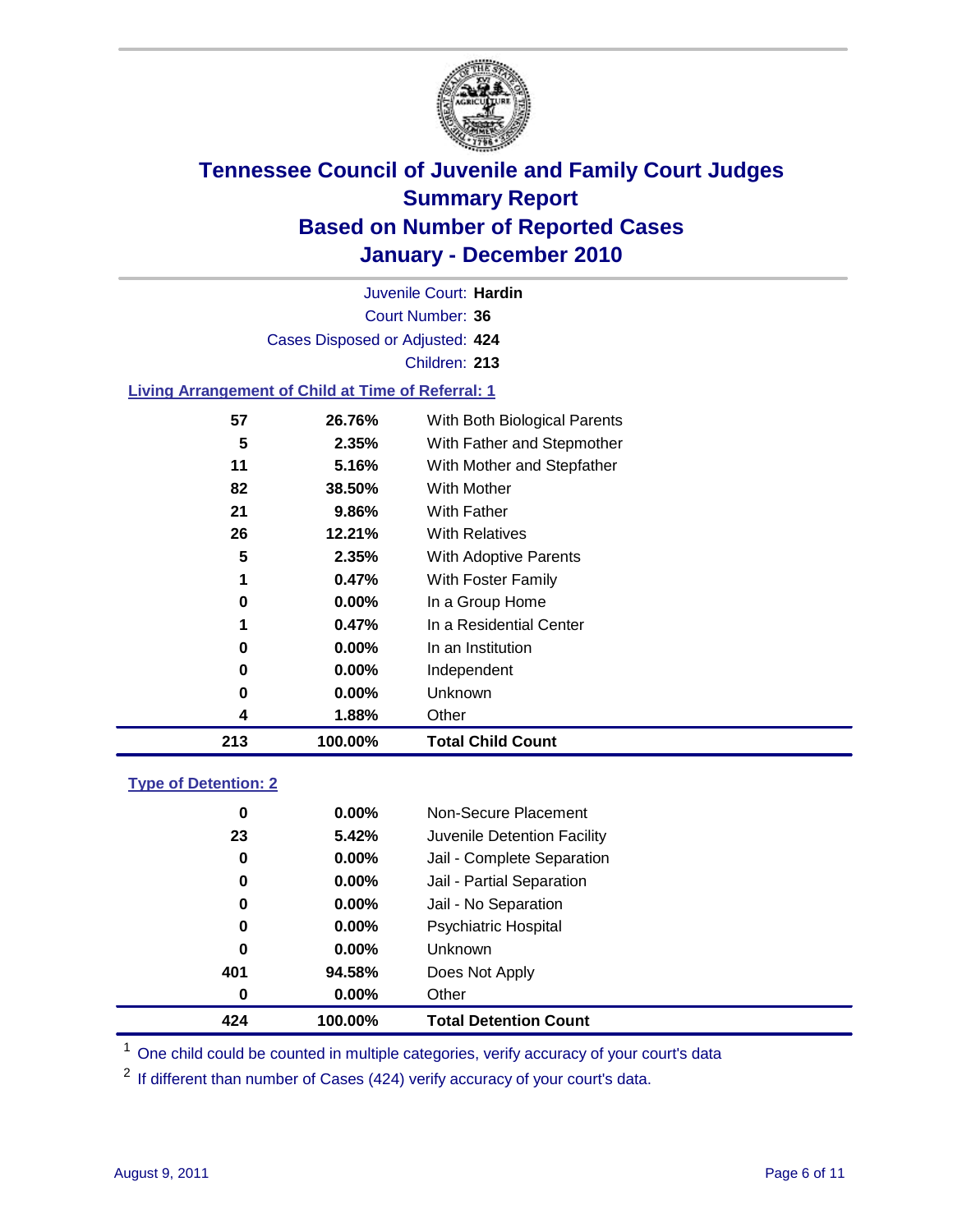

|                                                    |                                 | Juvenile Court: Hardin               |
|----------------------------------------------------|---------------------------------|--------------------------------------|
|                                                    |                                 | Court Number: 36                     |
|                                                    | Cases Disposed or Adjusted: 424 |                                      |
|                                                    |                                 | Children: 213                        |
| <b>Placement After Secure Detention Hearing: 1</b> |                                 |                                      |
| 22                                                 | 5.19%                           | Returned to Prior Living Arrangement |
| 1                                                  | 0.24%                           | Juvenile Detention Facility          |
| 0                                                  | 0.00%                           | Jail                                 |
| 0                                                  | 0.00%                           | Shelter / Group Home                 |
| 0                                                  | 0.00%                           | Foster Family Home                   |
| 0                                                  | 0.00%                           | Psychiatric Hospital                 |
|                                                    | 0.24%                           | Unknown                              |
| 400                                                | 94.34%                          | Does Not Apply                       |
| 0                                                  | 0.00%                           | Other                                |
| 424                                                | 100.00%                         | <b>Total Placement Count</b>         |
|                                                    |                                 |                                      |
| <b>Intake Actions: 2</b>                           |                                 |                                      |
| 296                                                | 59.08%                          | <b>Petition Filed</b>                |
| 0                                                  | 0.00%                           | <b>Motion Filed</b>                  |
| 4                                                  | 0.80%                           | <b>Citation Processed</b>            |
| $\bf{0}$                                           | 0.00%                           | Notification of Paternity Processed  |
| 153                                                | 30.54%                          | Scheduling of Judicial Review        |
| 0                                                  | 0.00%                           | Scheduling of Administrative Review  |
| 0                                                  | 0.00%                           | Scheduling of Foster Care Review     |
| 0                                                  | 0.00%                           | Unknown                              |
| 16                                                 | 3.19%                           | Does Not Apply                       |
| 32                                                 | 6.39%                           | Other                                |
| 501                                                | 100.00%                         | <b>Total Intake Count</b>            |

<sup>1</sup> If different than number of Cases (424) verify accuracy of your court's data.

<sup>2</sup> If different than number of Referral Reasons (501), verify accuracy of your court's data.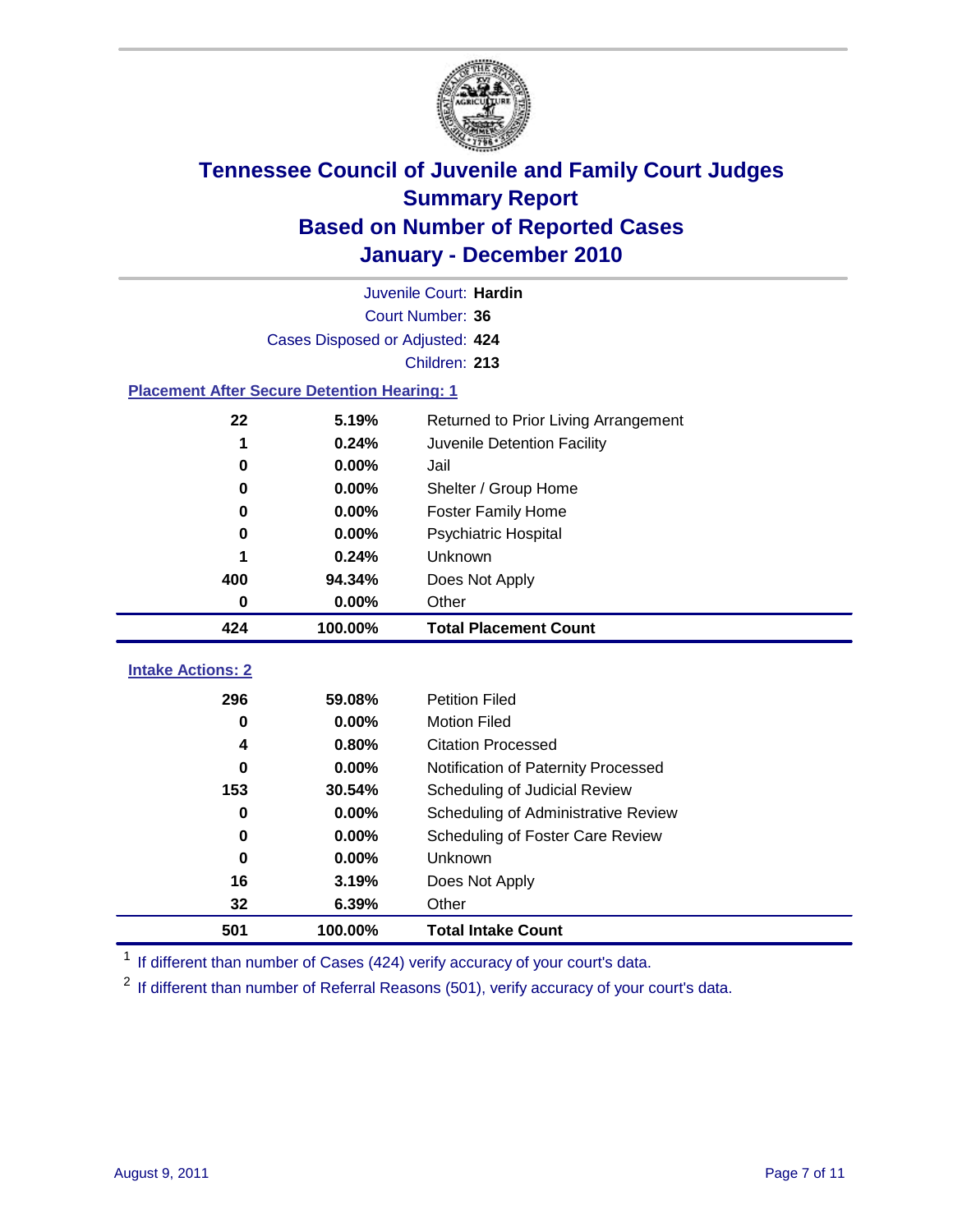

Court Number: **36** Juvenile Court: **Hardin** Cases Disposed or Adjusted: **424** Children: **213**

### **Last Grade Completed by Child: 1**

| 1        | 0.47%   | Preschool                    |
|----------|---------|------------------------------|
| 3        | 1.41%   | Kindergarten                 |
| 4        | 1.88%   | 1st Grade                    |
| 1        | 0.47%   | 2nd Grade                    |
| 1        | 0.47%   | 3rd Grade                    |
| 4        | 1.88%   | 4th Grade                    |
| 4        | 1.88%   | 5th Grade                    |
| 7        | 3.29%   | 6th Grade                    |
| 23       | 10.80%  | 7th Grade                    |
| 50       | 23.47%  | 8th Grade                    |
| 38       | 17.84%  | 9th Grade                    |
| 42       | 19.72%  | 10th Grade                   |
| 18       | 8.45%   | 11th Grade                   |
| 0        | 0.00%   | 12th Grade                   |
| 0        | 0.00%   | Non-Graded Special Ed        |
| 0        | 0.00%   | <b>GED</b>                   |
| 0        | 0.00%   | Graduated                    |
| 4        | 1.88%   | <b>Never Attended School</b> |
| 13       | 6.10%   | Unknown                      |
| $\bf{0}$ | 0.00%   | Other                        |
| 213      | 100.00% | <b>Total Child Count</b>     |

### **Enrolled in Special Education: 1**

| 213 | 100.00%  | <b>Total Child Count</b> |
|-----|----------|--------------------------|
| 8   | $3.76\%$ | Unknown                  |
| 198 | 92.96%   | No                       |
| 7   | $3.29\%$ | Yes                      |
|     |          |                          |

One child could be counted in multiple categories, verify accuracy of your court's data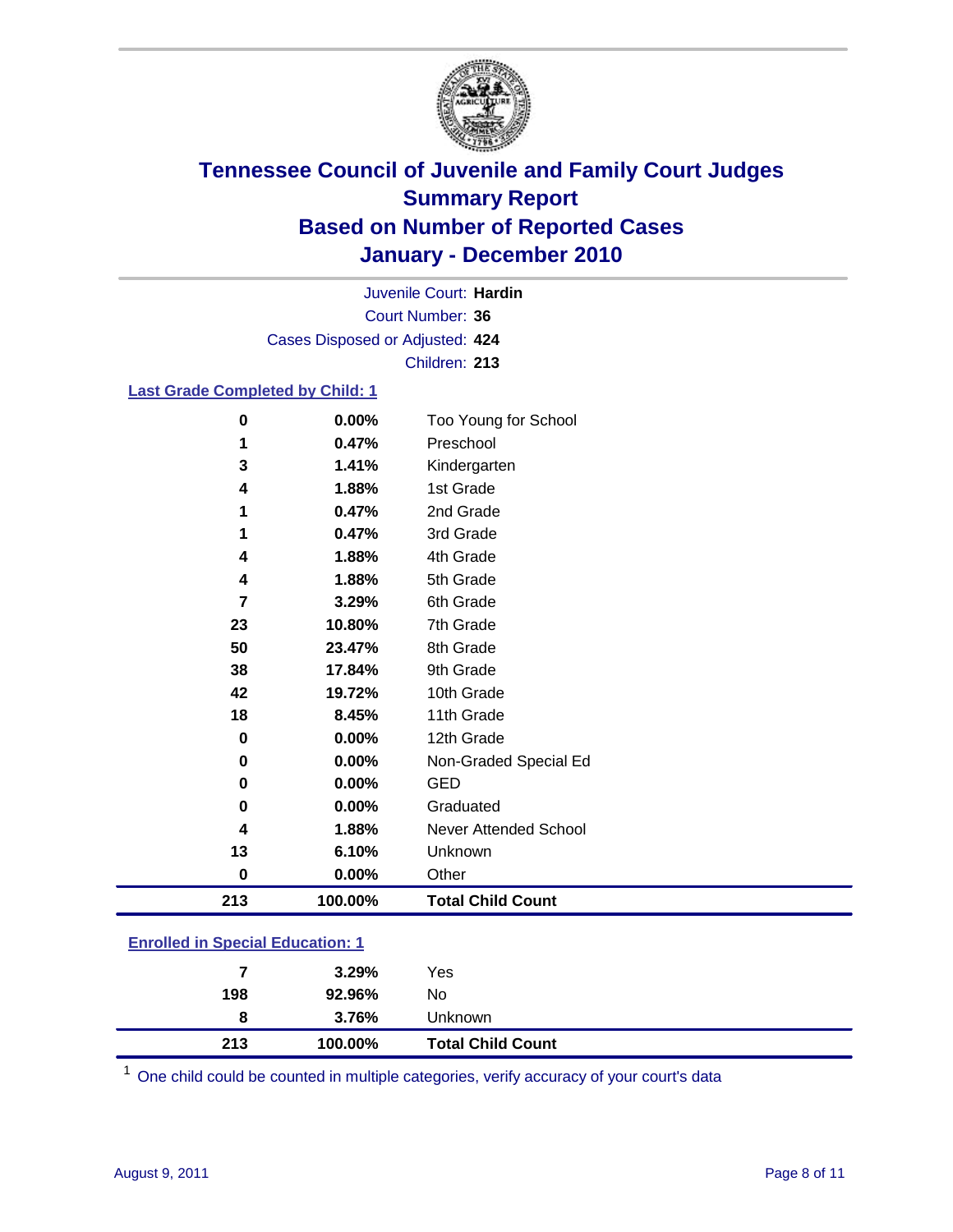

| Juvenile Court: Hardin       |                                 |                           |  |  |
|------------------------------|---------------------------------|---------------------------|--|--|
|                              | Court Number: 36                |                           |  |  |
|                              | Cases Disposed or Adjusted: 424 |                           |  |  |
|                              | Children: 213                   |                           |  |  |
| <b>Action Executed By: 1</b> |                                 |                           |  |  |
| 491                          | 98.00%                          | Judge                     |  |  |
| 0                            | $0.00\%$                        | Magistrate                |  |  |
| 10                           | 2.00%                           | <b>YSO</b>                |  |  |
| 0                            | 0.00%                           | Other                     |  |  |
| 0                            | 0.00%                           | Unknown                   |  |  |
| 501                          | 100.00%                         | <b>Total Action Count</b> |  |  |

### **Formal / Informal Actions: 1**

| 63       | 12.57%   | Dismissed                                        |
|----------|----------|--------------------------------------------------|
| 9        | 1.80%    | Retired / Nolle Prosequi                         |
| 169      | 33.73%   | <b>Complaint Substantiated Delinquent</b>        |
| 26       | 5.19%    | <b>Complaint Substantiated Status Offender</b>   |
| 5        | 1.00%    | <b>Complaint Substantiated Dependent/Neglect</b> |
| 0        | 0.00%    | <b>Complaint Substantiated Abused</b>            |
| $\bf{0}$ | $0.00\%$ | <b>Complaint Substantiated Mentally III</b>      |
| 40       | 7.98%    | Informal Adjustment                              |
| 0        | $0.00\%$ | <b>Pretrial Diversion</b>                        |
| 3        | 0.60%    | <b>Transfer to Adult Court Hearing</b>           |
| 0        | 0.00%    | Charges Cleared by Transfer to Adult Court       |
| 0        | $0.00\%$ | Special Proceeding                               |
| 31       | 6.19%    | <b>Review Concluded</b>                          |
| 135      | 26.95%   | Case Held Open                                   |
| 20       | 3.99%    | Other                                            |
| 0        | $0.00\%$ | <b>Unknown</b>                                   |
| 501      | 100.00%  | <b>Total Action Count</b>                        |

<sup>1</sup> If different than number of Referral Reasons (501), verify accuracy of your court's data.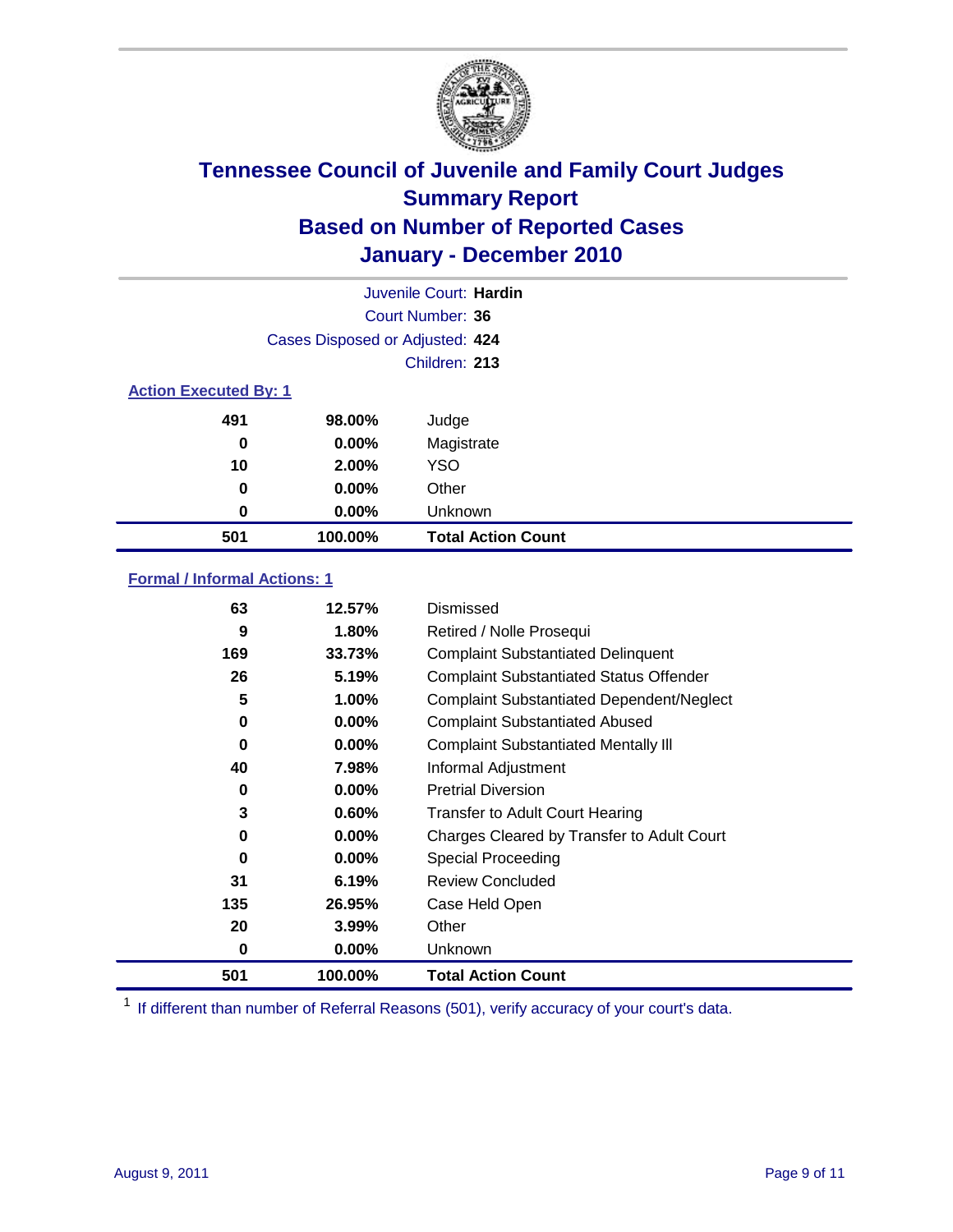

|                       |                                 | Juvenile Court: Hardin                                |
|-----------------------|---------------------------------|-------------------------------------------------------|
|                       |                                 | Court Number: 36                                      |
|                       | Cases Disposed or Adjusted: 424 |                                                       |
|                       |                                 | Children: 213                                         |
| <b>Case Outcomes:</b> |                                 | There can be multiple outcomes for one child or case. |
| 64                    | 7.30%                           | <b>Case Dismissed</b>                                 |
| 0                     | 0.00%                           | Case Retired or Nolle Prosequi                        |
| 0                     | 0.00%                           | Warned / Counseled                                    |
| 150                   | 17.10%                          | Held Open For Review                                  |
| 0                     | 0.00%                           | Supervision / Probation to Juvenile Court             |
| 0                     | 0.00%                           | <b>Probation to Parents</b>                           |
| 10                    | 1.14%                           | Referral to Another Entity for Supervision / Service  |
| 23                    | 2.62%                           | Referred for Mental Health Counseling                 |
| 6                     | 0.68%                           | Referred for Alcohol and Drug Counseling              |
| 0                     | 0.00%                           | <b>Referred to Alternative School</b>                 |
| 0                     | 0.00%                           | Referred to Private Child Agency                      |
| 0                     | 0.00%                           | Referred to Defensive Driving School                  |
| 0                     | 0.00%                           | Referred to Alcohol Safety School                     |
| 19                    | 2.17%                           | Referred to Juvenile Court Education-Based Program    |
| 3                     | 0.34%                           | Driver's License Held Informally                      |
| 0                     | 0.00%                           | <b>Voluntary Placement with DMHMR</b>                 |
| 8                     | 0.91%                           | <b>Private Mental Health Placement</b>                |
| 0                     | 0.00%                           | <b>Private MR Placement</b>                           |
| 0                     | 0.00%                           | Placement with City/County Agency/Facility            |
| 0                     | 0.00%                           | Placement with Relative / Other Individual            |
| 28                    | 3.19%                           | Fine                                                  |
| 69                    | 7.87%                           | <b>Public Service</b>                                 |
| 35                    | 3.99%                           | Restitution                                           |
| 0                     | 0.00%                           | Runaway Returned                                      |
| 63                    | 7.18%                           | No Contact Order                                      |
| 0                     | 0.00%                           | Injunction Other than No Contact Order                |
| 0                     | 0.00%                           | <b>House Arrest</b>                                   |
| $\mathbf{2}$          | 0.23%                           | <b>Court Defined Curfew</b>                           |
| 22                    | 2.51%                           | Dismissed from Informal Adjustment                    |
| 0                     | 0.00%                           | <b>Dismissed from Pretrial Diversion</b>              |
| 0                     | 0.00%                           | Released from Probation                               |
| 3                     | 0.34%                           | <b>Transferred to Adult Court</b>                     |
| 0                     | $0.00\%$                        | <b>DMHMR Involuntary Commitment</b>                   |